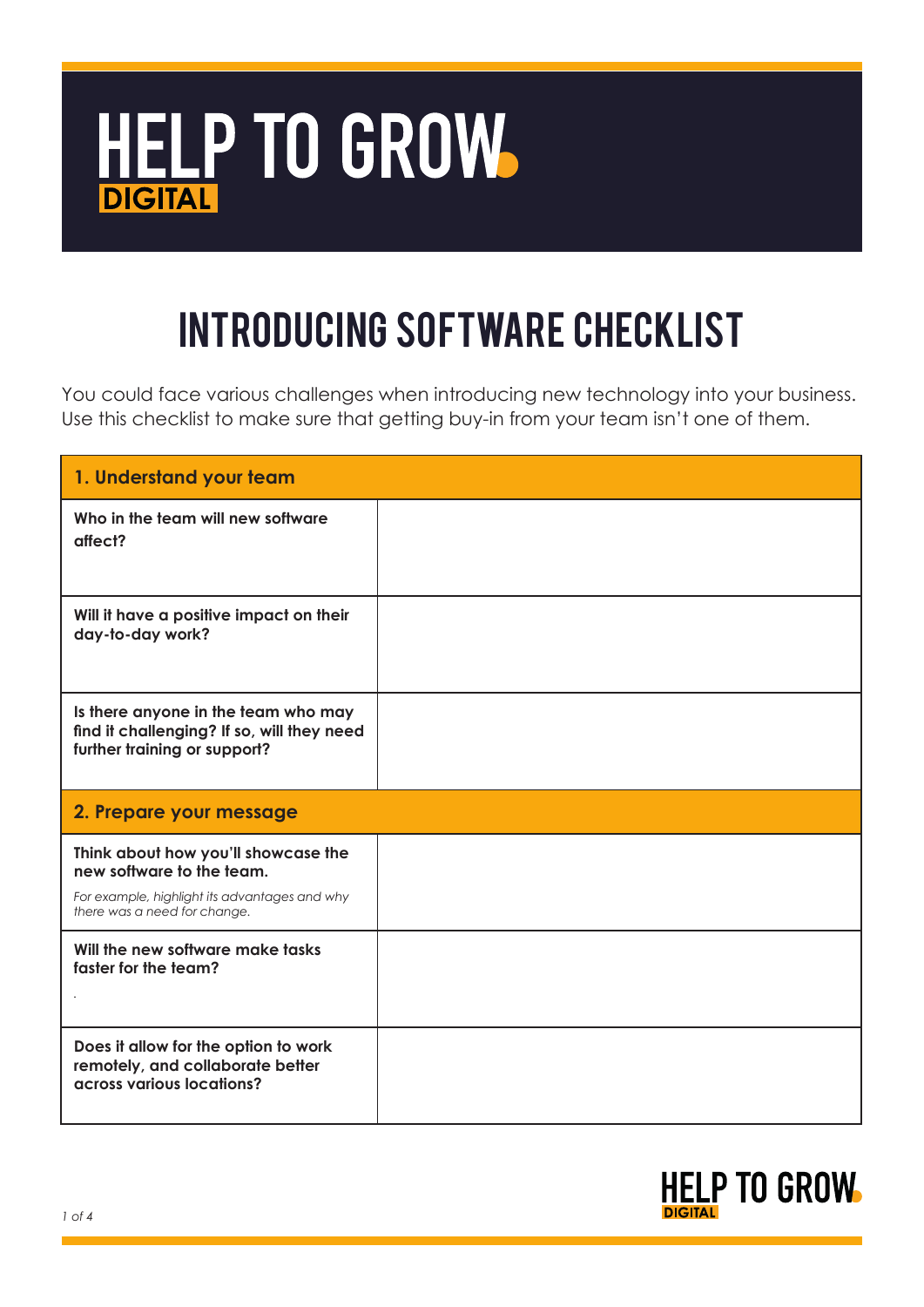| 2. Prepare your message (continued)                                                                                                                                                               |  |  |
|---------------------------------------------------------------------------------------------------------------------------------------------------------------------------------------------------|--|--|
| How will you announce the software?<br>For example, do you have a plan for how<br>you'll communicate with your team ahead of<br>launch day?                                                       |  |  |
| Explain any challenges the company<br>could face when implementing the<br>new software and how you'll<br>overcome them.                                                                           |  |  |
| Will anyone outside the business, such<br>as suppliers or customers, be affected<br>by the new system?<br>If so, make sure you or your team contact them<br>ahead of the new software going live. |  |  |
| 3. Schedule training                                                                                                                                                                              |  |  |
| Who needs to be trained on the<br>new system?                                                                                                                                                     |  |  |
| Will there be different levels of training<br>depending on each team member's<br>level of expertise?                                                                                              |  |  |
| Are there people in your team who<br>have used the technology before who<br>can help train colleagues?                                                                                            |  |  |
| Will training be classroom-based<br>or online?                                                                                                                                                    |  |  |
| Who will carry out the training -<br>external specialists or someone<br>within the business?<br>For example, can your software supplier<br>support training?                                      |  |  |
| How long will training take? Will it<br>be ongoing?                                                                                                                                               |  |  |

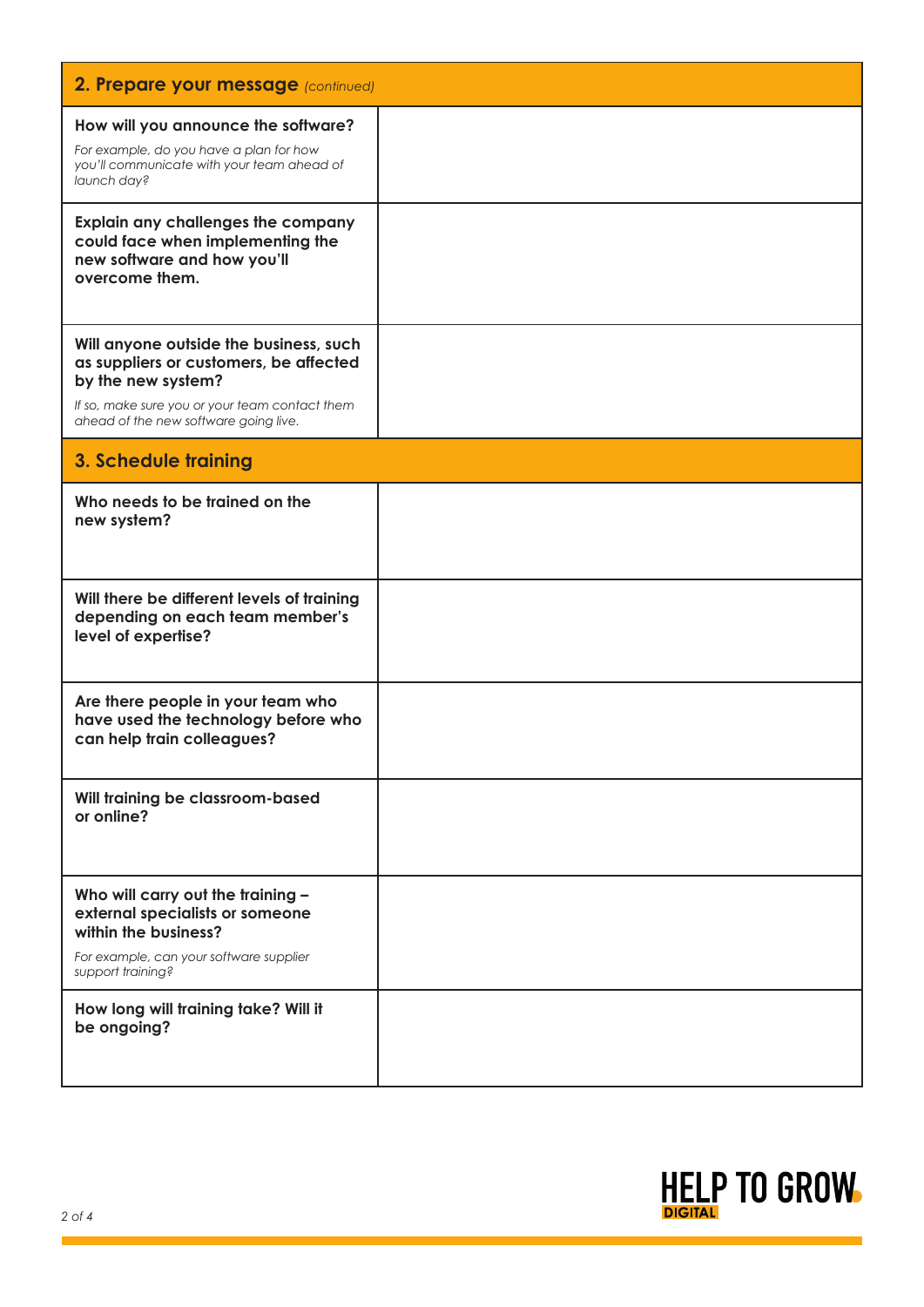| 4. Implementing your new software – and integrating it (if you have existing systems)                                                                                                                                                       |  |
|---------------------------------------------------------------------------------------------------------------------------------------------------------------------------------------------------------------------------------------------|--|
| Who is implementing the new<br>software?                                                                                                                                                                                                    |  |
| How will you move data from your<br>existing system to the new technology?<br>Will you be able to do this yourself or will you<br>want external support?                                                                                    |  |
| How will you check that everything<br>has migrated over correctly?                                                                                                                                                                          |  |
| Do you have a plan to integrate the<br>software with other products?<br>If so, include time for testing. And keep the<br>option of reverting to old systems if there are<br>issues with integrating new software that<br>need fixing.       |  |
| Are there parts of your business you<br>want to remain the same and not be<br>affected by the new technology?<br>If so, how would this work in practice?                                                                                    |  |
| How much time and what resources<br>do you need to make sure are<br>available?<br>For example, what resource have you got<br>available to support your team in adopting the<br>new tech?                                                    |  |
| Who do you need to include to test<br>the new software thoroughly before<br>introducing it to the rest of the team?<br>This could include a general test of features,<br>checks to ensure it meets security standards, and<br>user testing. |  |